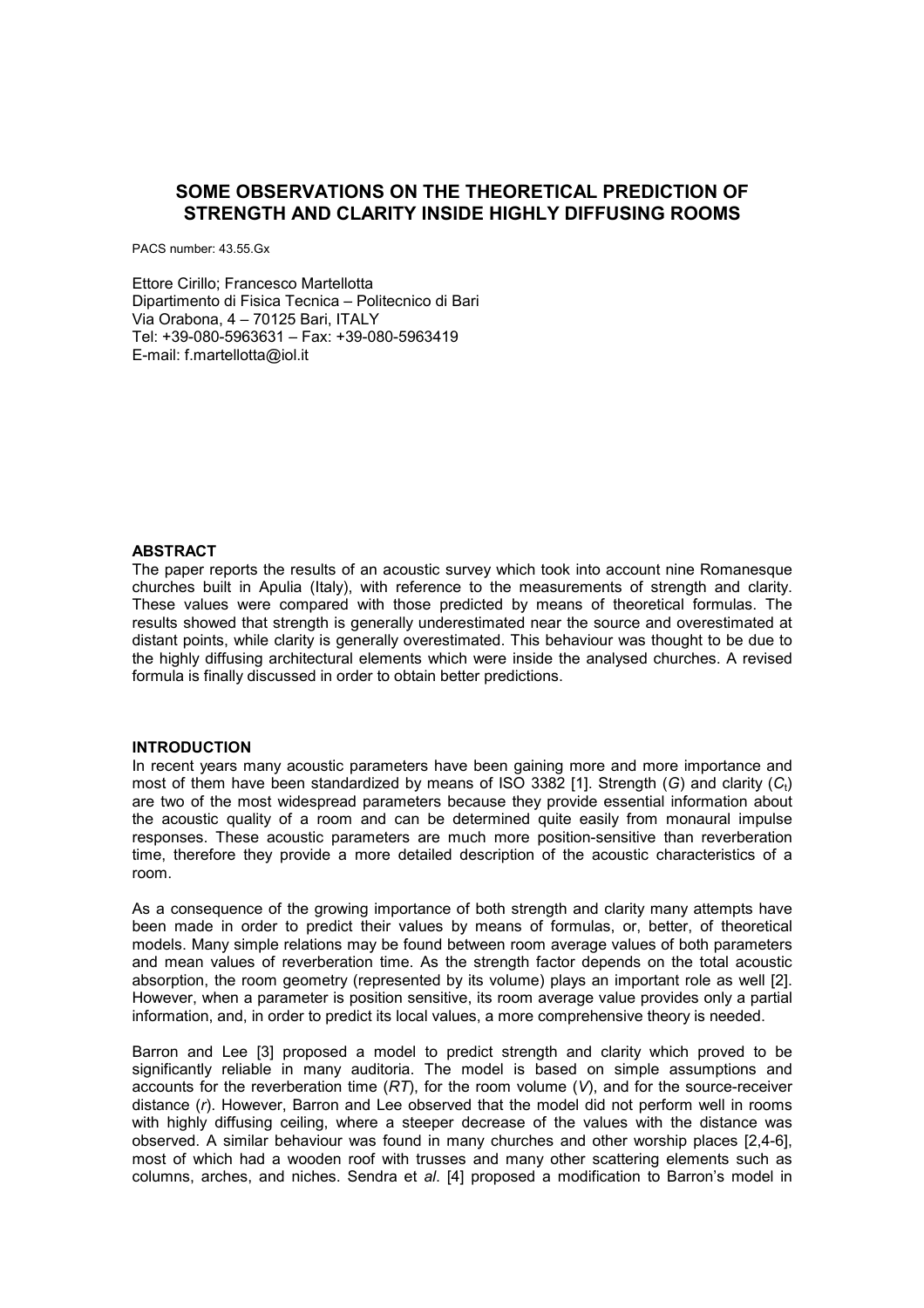order to predict strength in Mudejar-Gothic churches, but the same model proved not to be reliable in predicting clarity [5].

In this paper, the results of an acoustic survey, carried out in some Romanesque catholic churches built in Apulia (Italy) were used to analyse the problem and to propose some corrections to Barron's theory in order to achieve better performance in predicting strength and clarity inside this kind of places.

# **THE CHURCHES SURVEYED**

The churches analysed in this survey were built in the Romanesque period and share many architectural features such as the basilican plan, with a main nave and side aisles, the wooden roof with trusses, the marble floor with wooden pews, and hard limestone walls and columns. Nevertheless, they have different dimensions, with volumes ranging from 32000 to 1500  $m<sup>3</sup>$ (see Table 1), and specific features briefly described below. St. Nicholas Basilica has a wooden ceiling with painted canvases and two columns which separate the nave from the transept. Bari Cathedral has false women's galleries (i.e. the side aisles are higher and roofed), and on the crossing there is a dome. Bitonto Cathedral has a wooden roof with densely spaced trusses and a pulpit on the right pillar of the triumphal arch. Barletta Cathedral is partly Romanesque and partly Gothic; the first part has wooden roof, the latter has ribbed cross-vaults and a choir with radial chapels. Bisceglie Cathedral has only one big apse on the main nave, on the presbytery area there are carpets and a wooden choir. Ruvo Cathedral has no women's galleries and the aisles are cross vaulted. Bovino Cathedral has no women's galleries but both the nave, and the aisles are roofed; the walls are plastered. Ognissanti church has a domed nave, while the aisles are barrel-vaulted.

| ld             | Church                       | Volume<br>$(m^3)$ | Floor area<br>$(m^2)$ | Total area<br>(m <sup>2</sup> ) | Length<br>(m) | $RT_{mid}$<br>(s) |
|----------------|------------------------------|-------------------|-----------------------|---------------------------------|---------------|-------------------|
| $\overline{A}$ | St. Nicholas Basilica, Bari  | 32000             | 1530                  | 10500                           | 54            | 4.4               |
| B              | <b>Bari Cathedral</b>        | 30100             | 1274                  | 9500                            | 46            | 5.3               |
| C              | <b>Bitonto Cathedral</b>     | 16000             | 858                   | 6500                            | 42            | 4.3               |
| D              | Barletta Cathedral           | 15800             | 912                   | 5500                            | 46            | 6.8               |
| E              | <b>Bisceglie Cathedral</b>   | 10150             | 534                   | 4660                            | 29            | 3.5               |
| F              | Ruvo Cathedral               | 6400              | 445                   | 3000                            | 29            | 3.7               |
| G              | <b>Bovino Cathedral</b>      | 3840              | 452                   | 2420                            | 22            | 3.8               |
| H              | Ognissanti church, Valenzano | 1800              | 258                   | 1300                            | 19            | 5.4               |
|                | Vallisa church, Bari         | 1520              | 162                   | 1130                            | 15            | 2.1               |

*Table 1.* Geometric details of the 9 churches surveyed.

#### **MEASUREMENT TECHNIQUE**

The measurements were carried out using an omni-directional sound source made of twelve 100 mm loudspeakers mounted on a dodecahedron driven by a 300 W amplifier. A GRAS 40- AR omni-directional microphone was used together with a 01 dB Symphonie system installed on a laptop computer. An MLS signal was used to excite the rooms. The order of the signal was adapted to the reverberation characteristics of each room to avoid time-aliasing problems and each MLS sequence was repeated 32 times to improve the S/N ratio.

In each church at least two source positions were used, one on the symmetry axis and one off the axis, both in the presbytery area. The source was placed 1.5 m from the floor. Nine receiver positions were used on average. In very large but symmetrical churches the receivers were only placed in one half of the floor, otherwise they were spread to cover the whole floor area uniformly. The microphone was placed 1.2 m from the floor surface.

All the measurements and the calculations of the indices were carried out according to ISO-3382 standard [18]. In particular the strength index (*G*) was calculated assuming as a reference the sound pressure level measured in a reverberation chamber, employing the same measurement chain and the same settings used during the on site survey.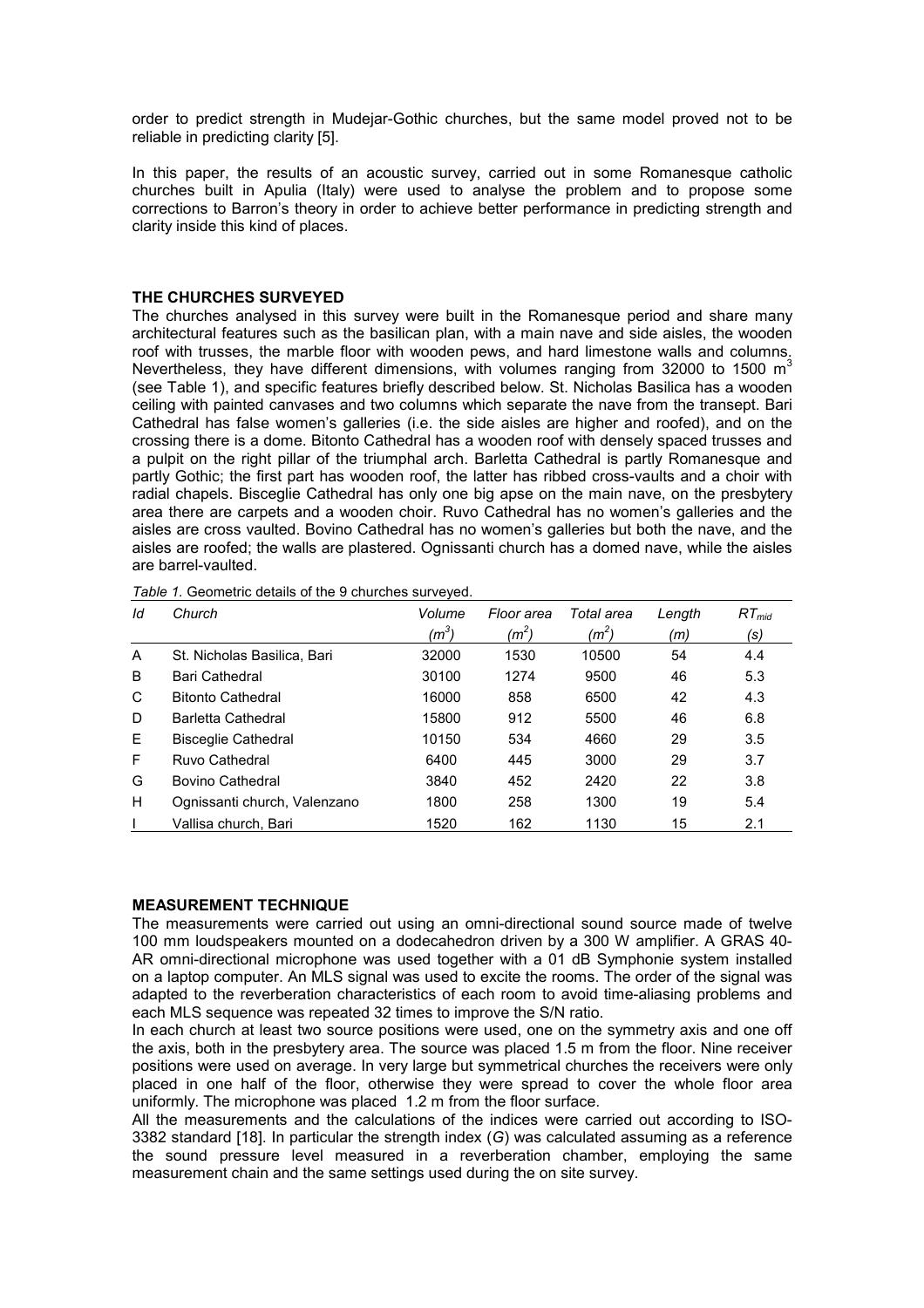#### **RESULTS ANALYSIS**

The analysis of the results showed that, in each church, the energy-based indices and sourcereceiver distance were significantly correlated (see Fig. 1). Even if it was impossible to find a general equation through regression analyses, the existence of such correlations supported the idea that more general equations could be found to predict energy-based indices as a function of a simple geometrical parameter as the source-receiver distance.

Predicted and measured values of the strength index and early/late ratio were compared to estimate the reliability of Barron's theory inside the surveyed churches. As can be seen in Fig. 1, and in Table 2, the following results were observed:

- the mean values of the strength index were predicted with reasonable accuracy, however the theory tended to underestimate the values at points near the source and to overestimate the values at points far from the source;
- the predicted slope of the strength index was always lower than the measured one. The mean difference was –1.1 dB/10 m, with a minimum of –0.3 dB/10 m and a maximum of −1.9 dB/10 m;
- the mean values of the clarity index were systematically overestimated. A similar behaviour was observed in each receiver position, where measured values were often below Barron's curve;
- the predicted slope of the early/late ratio was always lower than the measured one. The mean difference was high, being –2.4 dB/10 m.

The explanation of this behaviour was found through the observation of the plot of the early (from 0 to 80 ms) and late (from 80 ms to infinity) energy as a function of the source-receiver distance. Fig. 2 and Table 2 show that there was good agreement between predicted and measured late sound levels. On the contrary, the values of the early energy were considerably overestimated by the theory. According to Barron and Lee [3] a high drop-off of the early level can be due to a highly diffusing ceiling which, in reflecting according to Lambert's Law, sends less energy to the rear of the room (far from the source) than to the front. In a church it is not unusual to find trusses on the roof, columns along the nave, arches, niches and other architectural elements which scatter the incident sound and might lead to the observed behaviour.

*Table 2*. Relationship between measured and Barron's values of energy-based indices based on linear regression with source-receiver distance. Mean level differences (dB) and slope differences (dB/10 m) between measured and theoretical values at 1 kHz frequency band.

|                              | G      |        | $C_{80}$ |        | Early  |        | Late   |        |
|------------------------------|--------|--------|----------|--------|--------|--------|--------|--------|
| Church                       | Mean   | Slope  | Mean     | Slope  | Mean   | Slope  | Mean   | Slope  |
| St. Nicholas Basilica, Bari  | 0.1    | $-0.8$ | $-3.5$   | $-1.5$ | $-2.9$ | $-2.2$ | 0.6    | $-0.6$ |
| Bari Cathedral               | $-0.4$ | $-0.7$ | $-2.8$   | $-1.3$ | $-3.0$ | $-1.7$ | $-0.1$ | $-0.6$ |
| <b>Bitonto Cathedral</b>     | $-0.1$ | $-1.2$ | $-1.0$   | $-1.3$ | $-1.1$ | $-2.3$ | $-0.1$ | $-1.0$ |
| <b>Barletta Cathedral</b>    | $-0.4$ | $-1.5$ | $-5.0$   | $-2.3$ | $-4.9$ | $-4.5$ | 0.0    | $-1.5$ |
| <b>Bisceglie Cathedral</b>   | 0.5    | $-1.9$ | $-2.0$   | $-2.9$ | $-1.8$ | $-4.6$ | 0.8    | $-0.2$ |
| Ruvo Cathedral               | $-0.9$ | $-1.6$ | $-1.7$   | $-3.6$ | $-2.6$ | $-4.5$ | $-0.7$ | $-0.6$ |
| <b>Bovino Cathedral</b>      | $-0.4$ | $-1.1$ | $-1.4$   | $-3.0$ | $-2.2$ | $-2.6$ | $-0.4$ | $-0.1$ |
| Ognissanti church, Valenzano | $-0.3$ | $-0.9$ | $-1.6$   | $-3.7$ | $-2.0$ | $-4.7$ | $-0.1$ | $-0.3$ |
| Vallisa church, Bari         | $-0.6$ | $-0.3$ | $-1.6$   | $-2.5$ | $-1.4$ | $-1.7$ | 0.0    | 1.0    |
| Mean                         | $-0.3$ | $-1.1$ | $-2.3$   | $-2.5$ | $-2.4$ | $-3.2$ | 0.0    | $-0.4$ |
| <b>Standard Deviation</b>    | 0.39   | 0.48   | 1.26     | 0.94   | 1.13   | 1.33   | 0.48   | 0.68   |



*Figure 1* – Plot of measured ( $\bullet$ ) and predicted (---) values of the strength index (left) and early/late ratio (right) at 1 kHz octave inside St. Nicholas Basilica vs. source-receiver distance. (—) regression lines.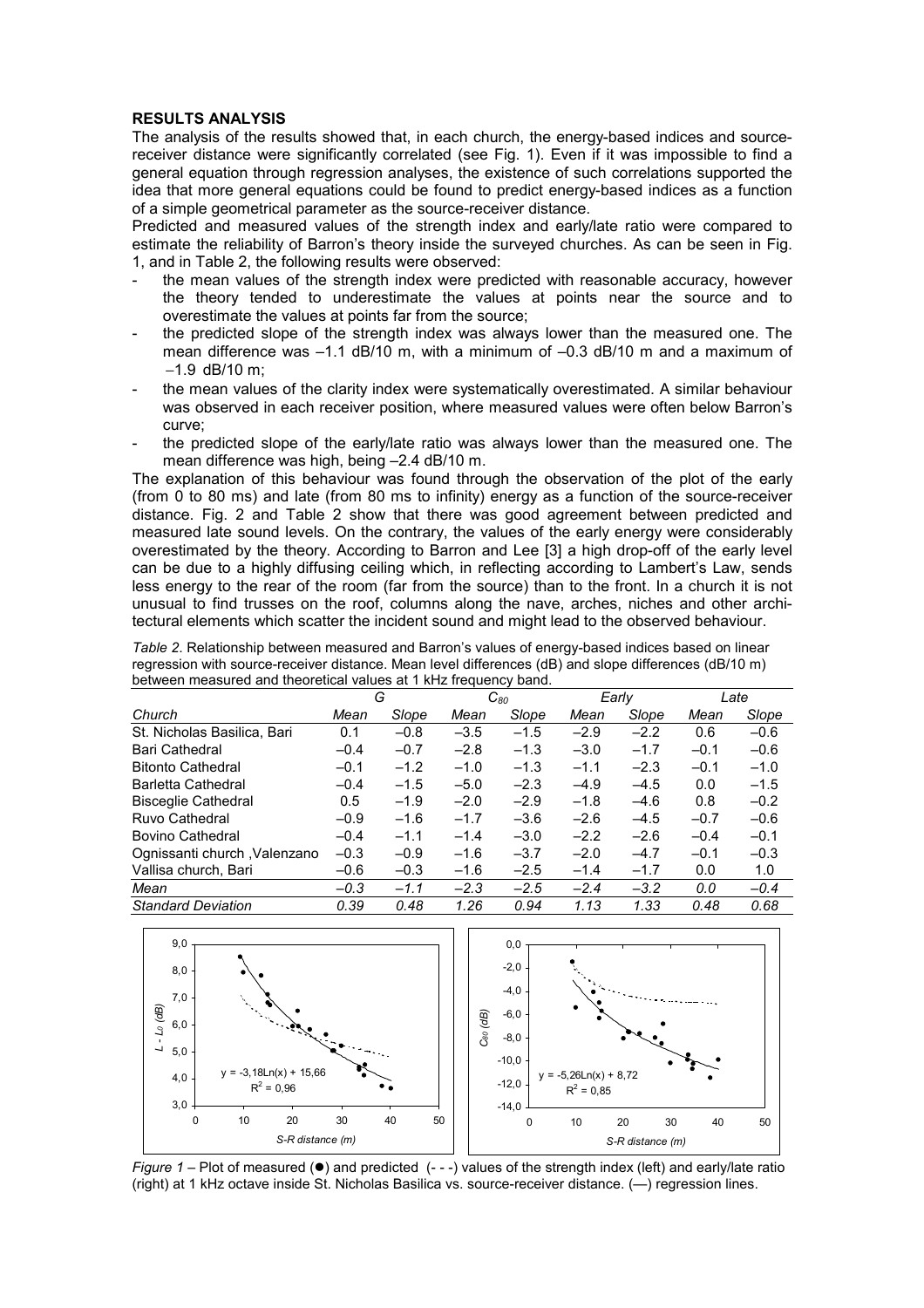

*Figure 2* – Plot of predicted (using Barron's model) and measured early and late sound level at 1 kHz octave as a function of the source-receiver distance relative to Bari Cathedral (left) and Bovino Cathedral (right). ( $\bullet$ ) measured early level, (- - -) predicted early sound level, ( $\circ$ ) measured late sound level, ( $\leftarrow$ ) predicted late sound level.



Basilica (left) and of Ruvo Cathedral (right). Lower curves correspond to farthest points.

The behaviour of the early sound was further investigated by plotting the early decay traces of points at different distance from the source. Fig. 3 shows two examples of such curves. First of all it was observed that the reverberant sound field was sufficiently uniform at different points of the room, in fact, the linear parts of each decay curve were nearly coinciding. It appeared, however, that the time at which the decay began to be linear grew with the distance from the source. Then, the early energy and the "ideal" reverberant field, extrapolated by extending the linear part common to all the decay traces, were compared. At points near the source the early reflections brought more energy than the ideal reverberant field, in fact the decay curves were above the line. On the contrary, as the distance from the source grew the early reflections became weaker and the decay curves moved below the ideal line. This behaviour influenced the early decay time that in most cases showed a tendency to grow with the source-receiver distance.

# **IMPROVING THE MODEL**

The results discussed above show that the early energy part of Barron's model need to be revised to improve its prediction accuracy. In fact, the early energy decreases significantly as the source-receiver distance grows. This part of the sound decay is characterised by discrete reflections which are more or less spaced in time according to the geometry of the room. The magnitude of these reflections is proportional to that of the direct sound according to the characteristics of the room surfaces.

In order to simplify the model, the energy of the discrete reflections was schematised by means of a continuous linear function varying from an initial value (at the arrival time of the direct sound, *t* = *r* / *c* ), proportional through a factor γ to the energy of the direct sound (*d*), and a final value (at time  $t + 0.08$  s), equal to the energy of the reverberant field ( $q_{80}$ ) at the same time. The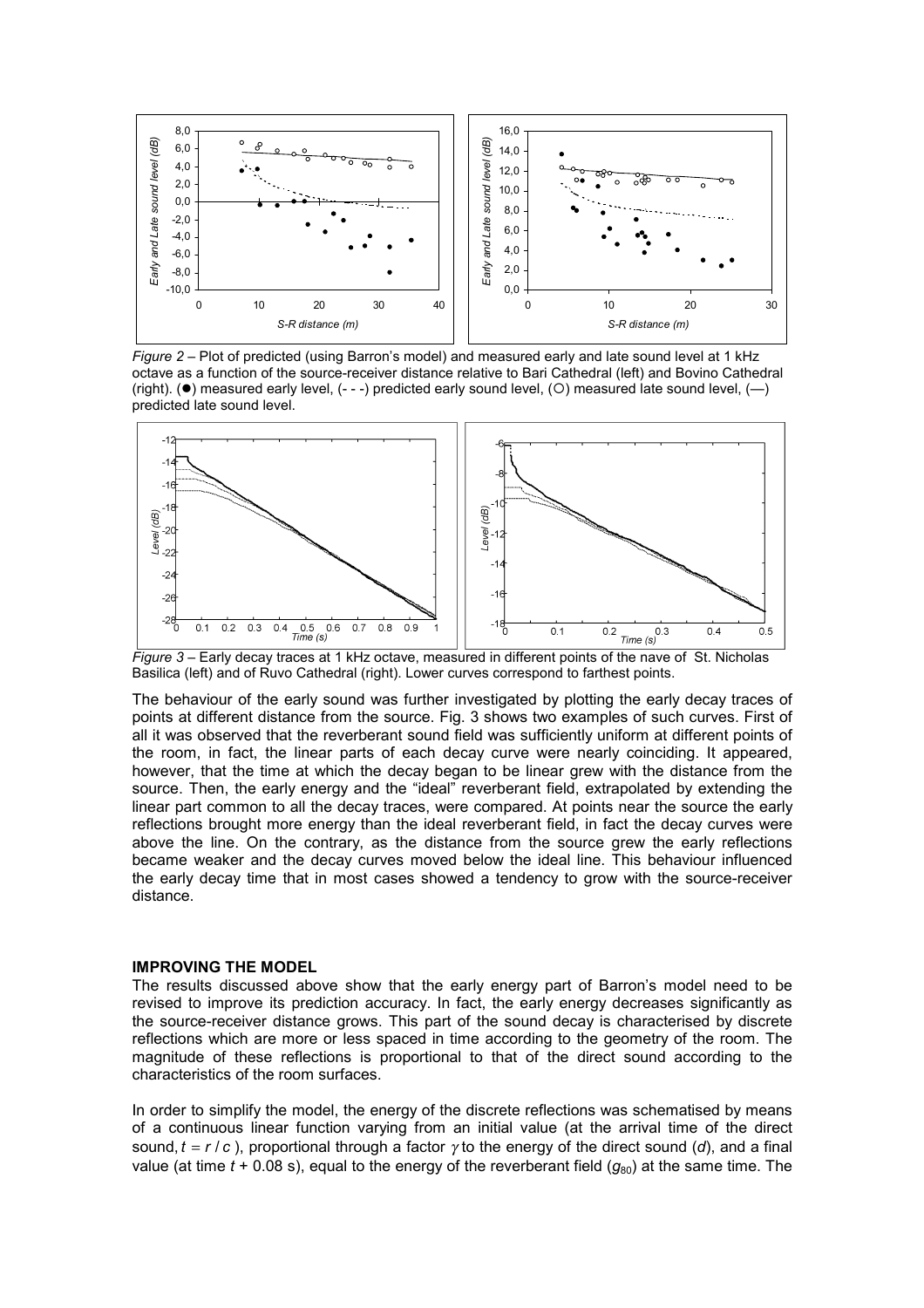factor  $\gamma$  was introduced to account for two different aspects of the early reflections: their magnitude and their spacing in time.

When a sound hits a wall, part of its energy is absorbed and part is scattered, the first is lost, while the second is "distributed" in time and space. Therefore, the early reflections are expected to contain only a fraction of the direct sound energy corresponding to the specularly reflected energy. So, the factor  $\gamma$  was assumed to be proportional to  $(1 - \alpha)(1 - \delta)$ , where  $\alpha$  and  $\delta$  are, respectively, the mean absorption coefficient and the mean scattering coefficient of the room surfaces. The estimation of the mean scattering coefficient can be somewhat difficult owing to the relative lack of data in the literature. However a rough, but realistic, estimation may be tolerated because the model proved to be quite immune to small variations of the parameter. Finally, in order to transform a discrete process into a continuous one, the factor  $\gamma$  had to account for the early reflection density  $\varepsilon = 1/\Delta \tau$ , where  $\Delta \tau$  is the average time interval (in seconds) between two consecutive early reflections. A reasonable estimation of the early reflection density  $\varepsilon$  is given by the mean reflection frequency, calculated according to the classical diffuse-field theory as the ratio between the sound velocity in air *c*, and the mean free path (*MFP*) equal to 4*V*/*S*, where *V* is the room volume and *S* is the room surface area. In conclusion, the factor  $\gamma$  is given by:

$$
\gamma = \varepsilon (1 - \alpha)(1 - \delta) \,. \tag{1}
$$

According to Barron's theory the direct (*d*), early (*e*r), and late (*l*) components of the sound field are given by:

$$
d = 100/r^2, \tag{2}
$$

$$
e_r = (31200RT/V) \exp(-0.04r/RT)[1 - \exp(-1.11/RT)], \qquad (3)
$$

$$
I = (31200RT/V) \exp(-0.04r/RT) \exp(-1.11/RT).
$$
 (4)

The instantaneous value, at time *t* + 0.08, of the reverberant field energy is given by:

$$
g_{80} = (31200 \cdot 13.8 / V) \exp[-(0.04r + 1.11) / RT], \tag{5}
$$

so the "revised" integrated early energy  $e_r$  may be written as a trapezium area having *γd* and *g*<sub>80</sub> as bases and 0.08 as height:

$$
e_r = 0.08(\gamma d + g_{80})/2.
$$
 (6)

As an example of the effects of the new model on both early and late energy, Fig. 4 (left) shows the early, late and total energy levels calculated by means of Barron's theory compared with those obtained using the proposed model. It can be seen that the "new" values show a steeper decay as the distance from the source grows, in agreement with the results shown in Fig. 1. Fig. 4 (right) shows the early decay trace of points at increasing distances from the source, calculated using the modified model.

Figure 5 shows the better agreement between measured and theoretical values calculated using the proposed "revision". Table 3 reports the differences between measured and predicted data, showing that the mean errors are considerably reduced.



 *Figure 4* – *Left*: theoretical behaviour of the various temporal components of sound energy as a function of source-receiver distance according to Barron's model (B) and to the proposed model (thicker lines). *Right*: theoretical early decay trace calculated at 1 kHz using the proposed model. Different curves correspond to points at different distances from the source. ( $V = 33000$  m<sup>3</sup>,  $RT = 4.4$  s,  $\gamma = 20$ ).